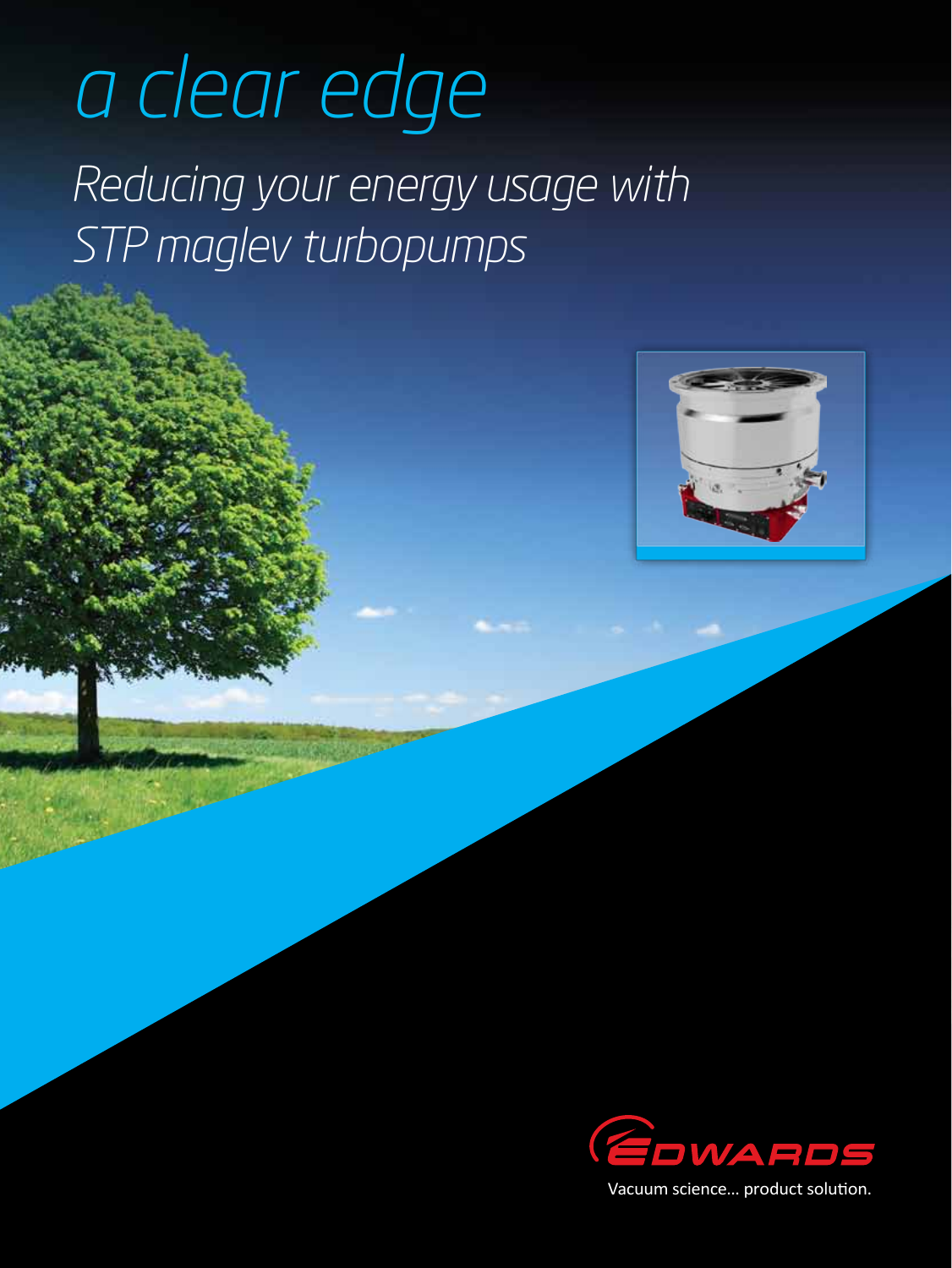# *a clear edge technology you can trust*

*Consciously reducing your carbon footprint*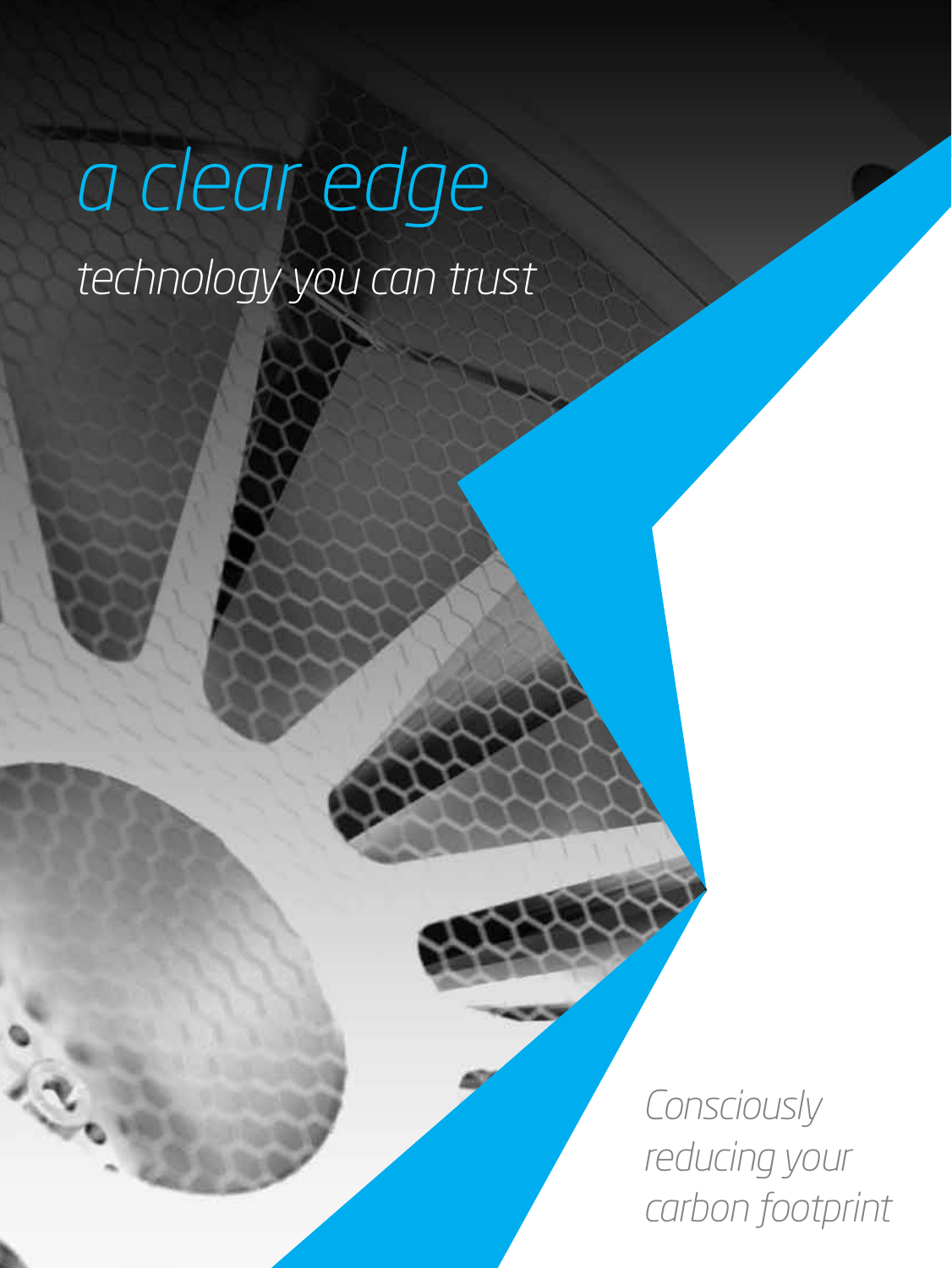*Reduce your energy usage with the latest technology* 



# *STP maglev turbopumps*

**Reducing energy consumption is key to the fight against global warming, and with increased utility costs our customers are under greater pressure to meet their energy reduction targets. Simply switching from a Diffusion pump to the latest STP maglev turbopump can have dramatic and immediate impact on your energy consumption. Edwards energy saving technologies are incorporated into the design phase of our product development to ensure reduced energy consumption with no compromise on quality or performance.** 

#### Economise by switching to the latest technology

- Maintenance free eliminating additional maintenance and consumable costs
- Low power and utilities compared to other technologies
- Fast pump down to base pressure with speeds up to 4500 l/s
- • Controllable pumping speeds and throughput for process flexibility
- • No hot oil or hot surfaces ensure safe operation
- • Rapid start up and shut down
- Ultra clean oil-free operation with no oil waste to dispose of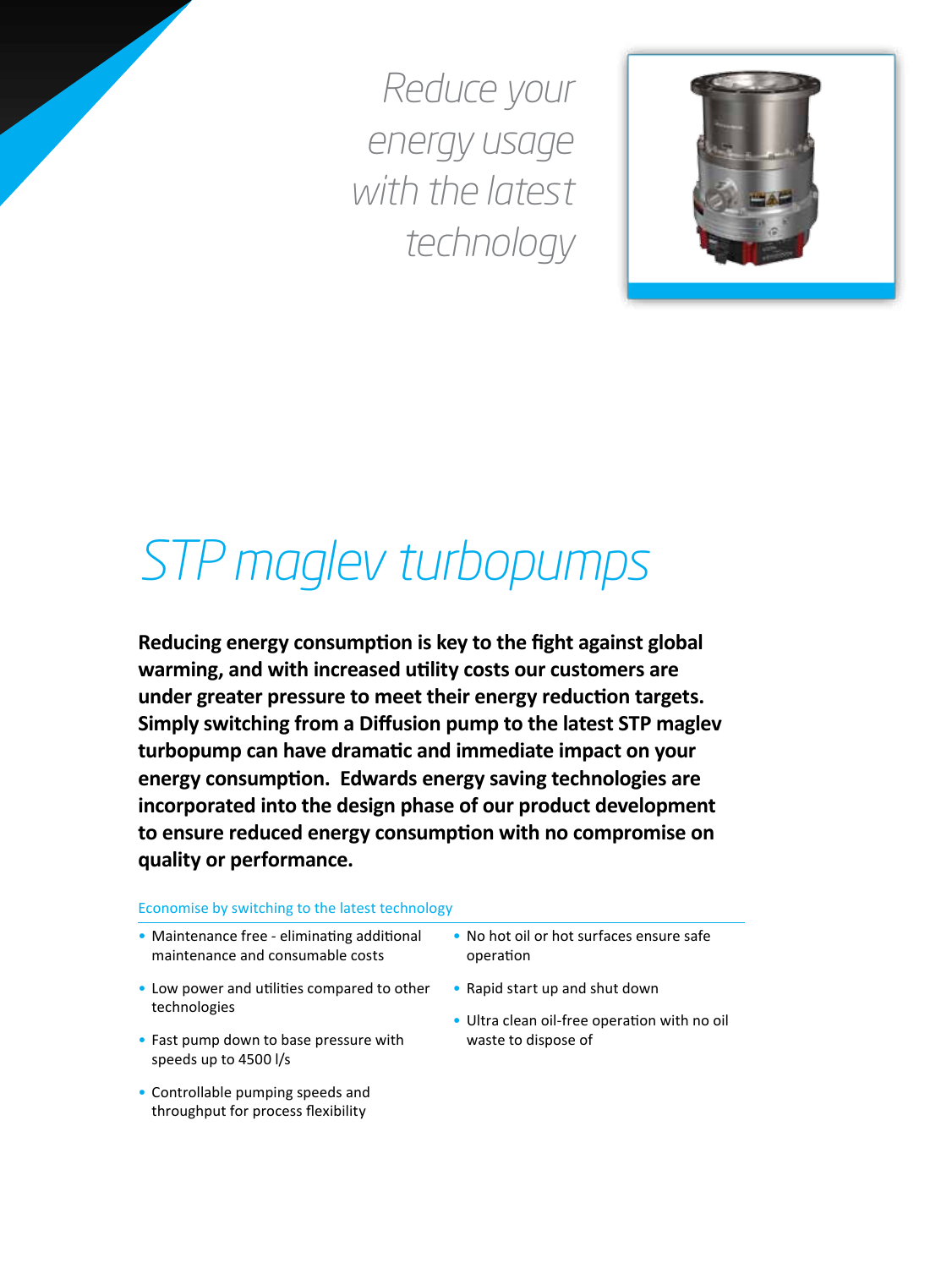

#### We recommend replacing 10" diffusion pumps with 2200 l/s maglev turbopumps

|                   | <b>Edwards HT10</b><br>diffusion pump | STP-iXR2206<br>magley turbopump | % reduction | CO, reduction per<br>year (tonnes) |
|-------------------|---------------------------------------|---------------------------------|-------------|------------------------------------|
| Power consumption | 5.1 kW                                | $0.2$ kW <sup>*</sup>           | 96%         | $23.1$ pa**                        |
| Water consumption | 400 l/hr                              | $180$ l/hr                      | 55%         |                                    |

#### We recommend replacing 16" diffusion pumps with 3300 l/s maglev turbopumps

|                   | Edwards HT16<br>diffusion pump | STP-iXA3306<br>magley turbopump | % reduction | CO <sub>s</sub> reduction per<br>year (tonnes) |
|-------------------|--------------------------------|---------------------------------|-------------|------------------------------------------------|
| Power consumption | 9 kW                           | $0.3$ kW <sup>*</sup>           | 97%         | 40.9 $pa**$                                    |
| Water consumption | 700 l/hr                       | 180 l/hr                        | 74%         |                                                |

#### We recommend replacing 20" diffusion pumps with 4500 l/s maglev turbopumps

|                   | <b>Edwards HT20</b><br>diffusion pump | STP-XA4503C<br>magley turbopump | % reduction | CO <sub>s</sub> reduction per<br>year (tonnes) |
|-------------------|---------------------------------------|---------------------------------|-------------|------------------------------------------------|
| Power consumption | 12.6 kW                               | $0.3$ kW <sup>*</sup>           | 98%         | 57.9 pa**                                      |
| Water consumption | 960 l/hr                              | $180$ l/hr                      | 81%         |                                                |

*\* at 300 sccm gas load power*

*\*\* energy source units vs kW/h*

*Kg CO2 = kWh 0.537*

*Soure: Department for Environment, Food, Rural Affairs, UK*

#### Fully integrated controller and power supply

- • Excellent pumping performance with speeds from 300 to 4500 l/s
- • Compact design with fully integrated controller and power supply eliminates cabling requirement
- Self-sensing magnetic bearing system will allow installation in any angle
- Can be configured to run in corrosive or harsh processes
- • Automatic Balancing System (ABS) as standard
- Automatic Vibration Reduction (AVR) as standard
- • Profibus® available
- • IP54 rated
- Easy installation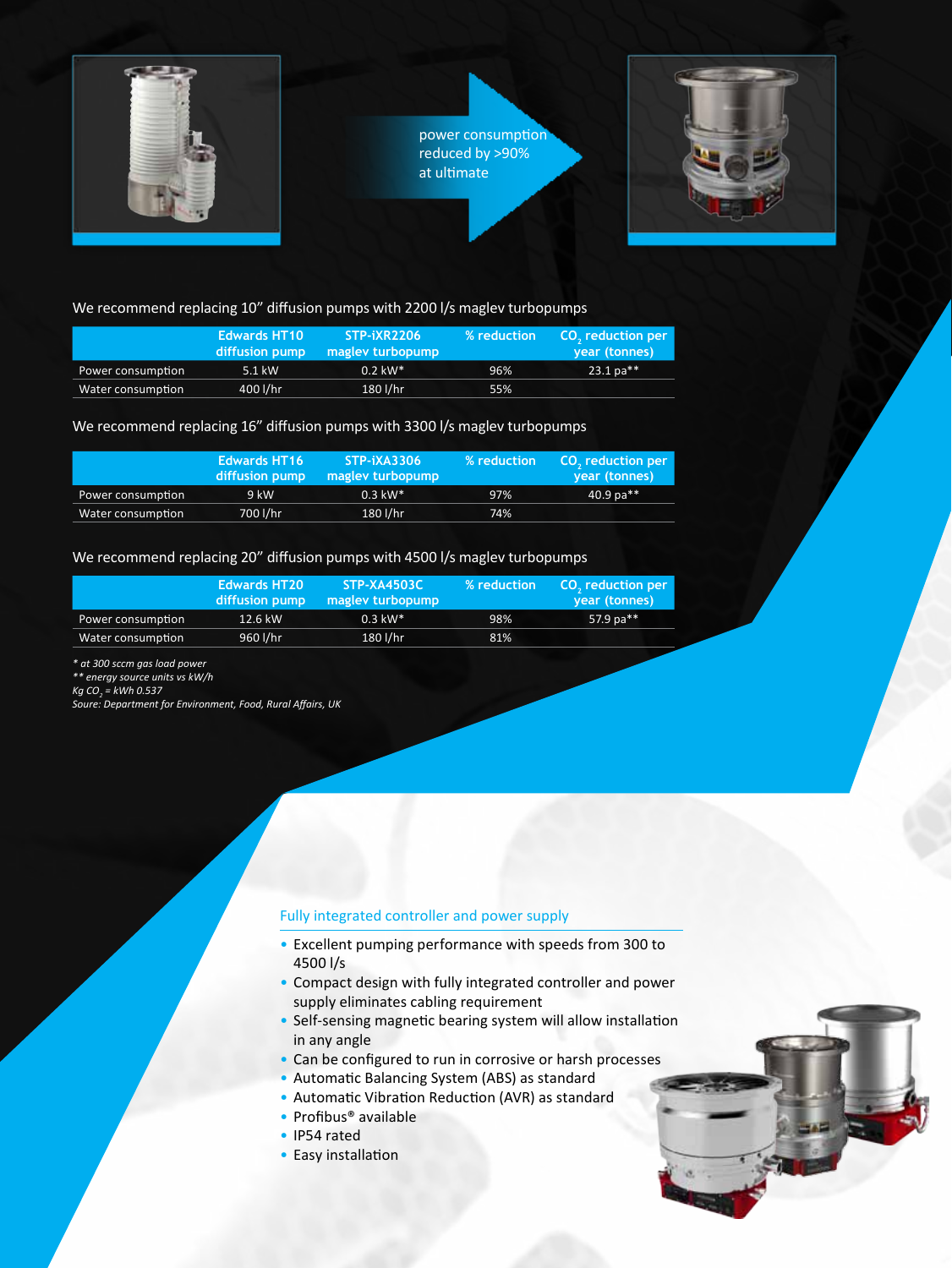## *Edwards STP maglev turbopumps*

#### **Technology you can trust**

With a consistent, reliable performance and zero maintenance, the Edwards STP maglev turbopump is the ideal choice for critical and demanding applications. The multi-axis magnetic bearing system is used to suspend the rotor during operation, ensuring there is no risk of contamination while minimising noise and vibration. Advanced Edwards STP Maglev TMP's incorporate built in diagnostic capability that provides real-time information regarding pump health and rotor balance preventing unforeseen maintenance problems, thereby increasing process uptime.



#### Ultra high vacuum series

- • Pumping speeds of 300 to 1000 l/s
- <10-10 mbar (CF flange) ultimate pressure
- Low vibration
- **Highest reliability**
- Maintenance free
- Harsh process compatible (C version)

#### Ultra high vacuum low vibration series

- • Pumping speeds of 300 to 450 l/s
- • Built-in vibration isolator gives ultra low vibration performance
- $\bullet$  Increased pumping performance <10 $\rm ^{10}$  mbar (CF flange) ultimate pressure
- Low magnetic field variants
- • Highest reliability
- Maintenance free
- Harsh process compatible (C version)





#### Advanced high throughput maglev turbopumps

- Pumping speeds from 300 to 4500 l/s, with throughput up to 6 slm.
- Advanced series rotor technology and 3D blade design
- Holweck drag stage with reversed spiral for high gas throughput
- Digital 5-axis control
- Harsh duty compatible
- Class leading performance on ISO250
- Increased  $H_2$ ,  $N_2$  and Ar performances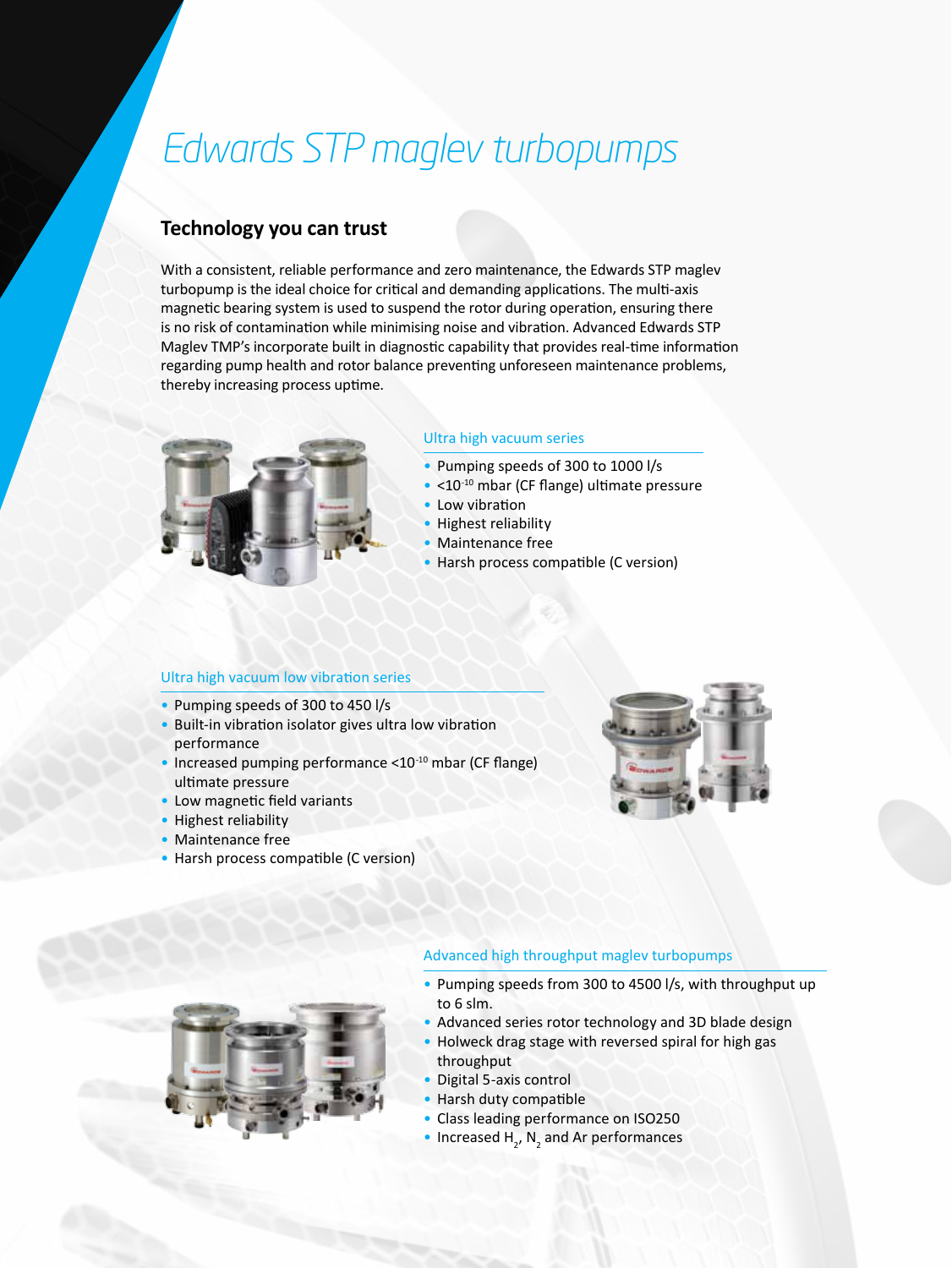# *Application expertise from Edwards*

#### **Coating**

Whether for batch or large surface area coating, our advanced vacuum pumps, in-depth applications expertise and global presence allows us to provide you with costeffective, reliable and environmentally sound solutions to support you during the life of your system wherever you are located. Edwards is your ideal partner for achieving easy installation, high performance, long term uptime, and low cost of ownership.

#### R&D/Scientific

Edwards has a deep understanding of R&D and the critical role that vacuum plays in many scientific applications. Our class leading products and application know-how, allows us to offer a broad range of solutions enabling you to push the boundaries of modern science. From the smallest school laboratory to huge particle accelerators, our products and services are facilitating education, development and scientific evolution across the globe.

#### **Metallurgy**

Melting, refining and casting processes require vacuum pumps capable of handling large amounts of dust and debris created from oxidised metals formed from the ceramic moulds. High reliability of the vacuum equipment is essential whilst low cost of ownership must be maintained, therefore selecting the right pumping mechanism is a critical decision.

Edwards engineers will work with you to select the right pump package for your application, ensuring best performance and highest system reliability for a range of metallurgy applications.

#### Flat Panel Display

Processes using significant volumes of harsh process gases, such as Silane (SiH4) and Nitrogen Tri-Flouride (NF3), create downstream silica powder and fluorine based abatement by-products that have to be managed efficiently from the production facility in order to meet local environmental regulations. As the demand for the LCD panel size and product attributes change it drives new process gas challenges. By combining Edwards vacuum pumps and point-of-use abatement products with downstream management solutions, an optimised turnkey offering can be designed, installed, commissioned and project managed by Edwards.

#### Semiconductor

The move towards larger substrates, e.g. 300mm to 450mm silicon wafers, creates a higher level of process technology and logistical challenges. To allow you to focus on the R&D of these new technologies, Edwards can provide the best vacuum and abatement products but can also take care of the hook-up, product facilitisation and the waste downstream gas and liquid management, as a one vendor produced solution.

#### LED

Increasingly stringent environmental regulations relating to the by-products from abating MOCVD gases, means existing gas abatement technologies in these industries have to have increased performance levels. In conjunction with Edwards SpectraG air-cooled systems, upgraded turnkey solutions can be developed to help retrofit the existing install to ensure full performance and environmental compatibility when managing the process gas waste streams.

#### Solar

In both amorphous silicon (a-Si) panel and crystalline silicon cell production, challenges manifest themselves, such as higher volume process gas destruction, speed of fab production ramp, sufficient technical knowledge base in emerging economies and finding best-in-class suppliers in remote regions or new emerging markets. Edwards global reach and years of electronics' market experience, combined with the additional scope offered in Edwards Turnkey Systems, can provide designed and delivered solutions to these problems.









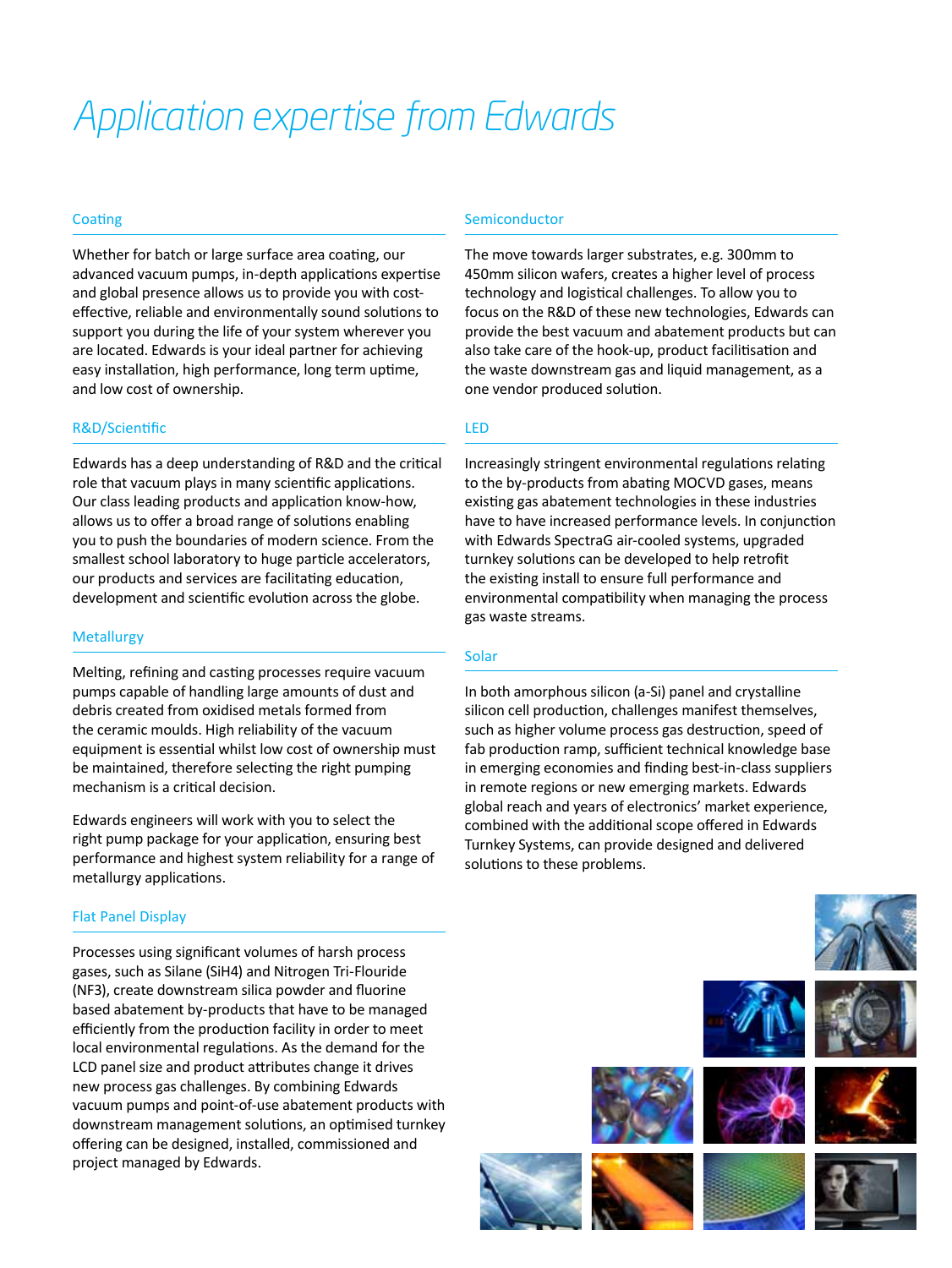## *Edwards corporate aim*

We are committed to minimising our impact on the environment and improving our environmental performance. Our priorities are:

Reduce our customers' carbon footprints

- by providing equipment to abate our customers' emissions
- and introducing high efficiency vacuum and abatement products

Reduce the carbon intensity of our operations

- by reducing carbon consumption in our value chain
- and developing detailed energy efficiency plans at each manufacturing site

Reduce water usage at our facilities

- by minimizing water consumption in all manufacturing processes
- and developing opportunities to implement water recycling

Reduce waste from our facilities

- by eliminating all waste to landfill
- and enabling the reuse of our products through service and remanufacture

Maintain a global Environment Management system and ISO14001 compliance for the business

> *the path to a greener future*